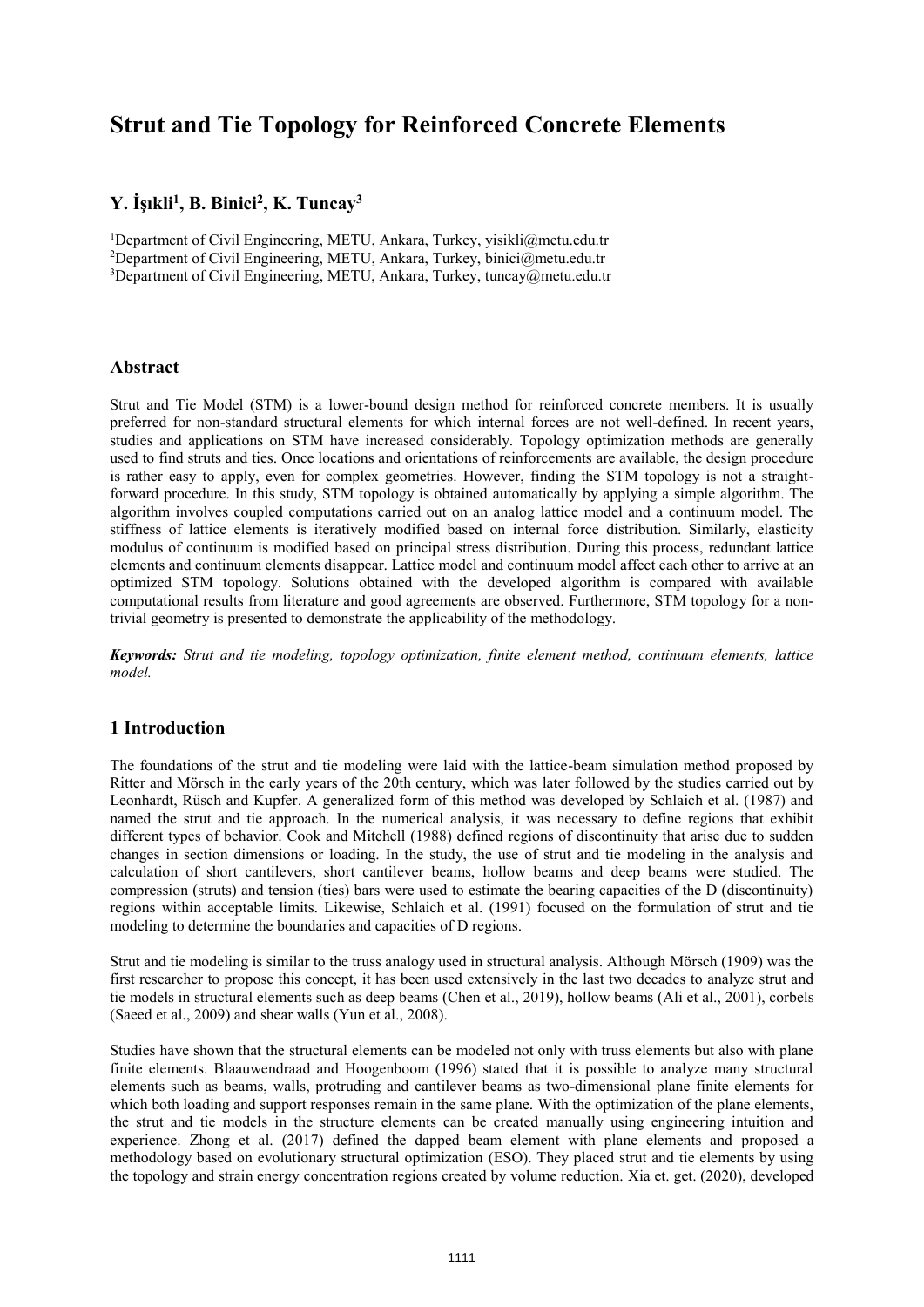a methodology that utilizes two variables (volume fraction and filter radius). Volume fraction affects the number of finite elements and their width. The filter radius was used to smoothen the topology optimization during deletion of finite elements.

Topology optimizations studied in the literature generally make volume reduction according to the energy variation for both lattice or plane finite elements. Although these methods have been shown to work sufficiently well for mold casting (Sato et. al. 2017) or 3D printing of such as machine parts (Meng et. al. 2020), they are not adequate or robust in determining strut and tie topologies for reinforced concrete structural elements.

In this study, a novel optimization method that couples lattice and continuum models is proposed to arrive at an optimized strut and tie topology for two dimensional reinforced concrete members. In this approach, lattice and continuum material properties are functions of internal force for the lattice model and principal stresses for the continuum model. Preliminary results show that the method is robust and works with the same set of parameters for problems with quite different geometries.

#### **2 Proposed Approach for Topology Optimization**

A topology optimization approach was developed in the context of this study. The novelty of the approach is that both lattice and continuum model results are used to vary material properties (axial stiffness for lattice elements and elasticity modulus for continuum elements). This approach is shown to overcome difficulties that may arise when only lattice or continuum model is used for topology optimization.

The proposed topology optimization has been tested on different structural members and different problems in the literature. The approach is presented by using the beam example studied by Liang et al. (2000). In that study, beams with four different L/D (length over depth) ratios were studied with an applied point load  $P = 1200$  kN, Young's modulus of concrete  $E_c = 28567$  MPa and Poisson's ratio  $v = 0.15$ . The beam with  $L/D = 2$  is used to present the developed approach (Figure 1).



Figure 1. Load and support condition for L/D=2.

First finite element meshes were obtained for both lattice and continuum models. In order to create the lattice mesh, each node is connected to nodes within a certain distance  $\delta$  (Figure 2-a). It is assumed that this distance is proportional to the minimum mesh size. For the L/D=2 model, if each node is connected to all other nodes, one iteration takes 263 seconds. When the lattice model is created by connecting the points within the  $\delta$  radius circle (δ =2.8 β), one iteration takes 41 seconds. Both lattice models give similar results. Therefore, δ was taken as 2.8 β in all of the simulations. The continuum system was modeled using 4-noded quadrilateral finite elements (Figure 2-b).



**Figure 2.** (a) Lattice mesh with 1464 elements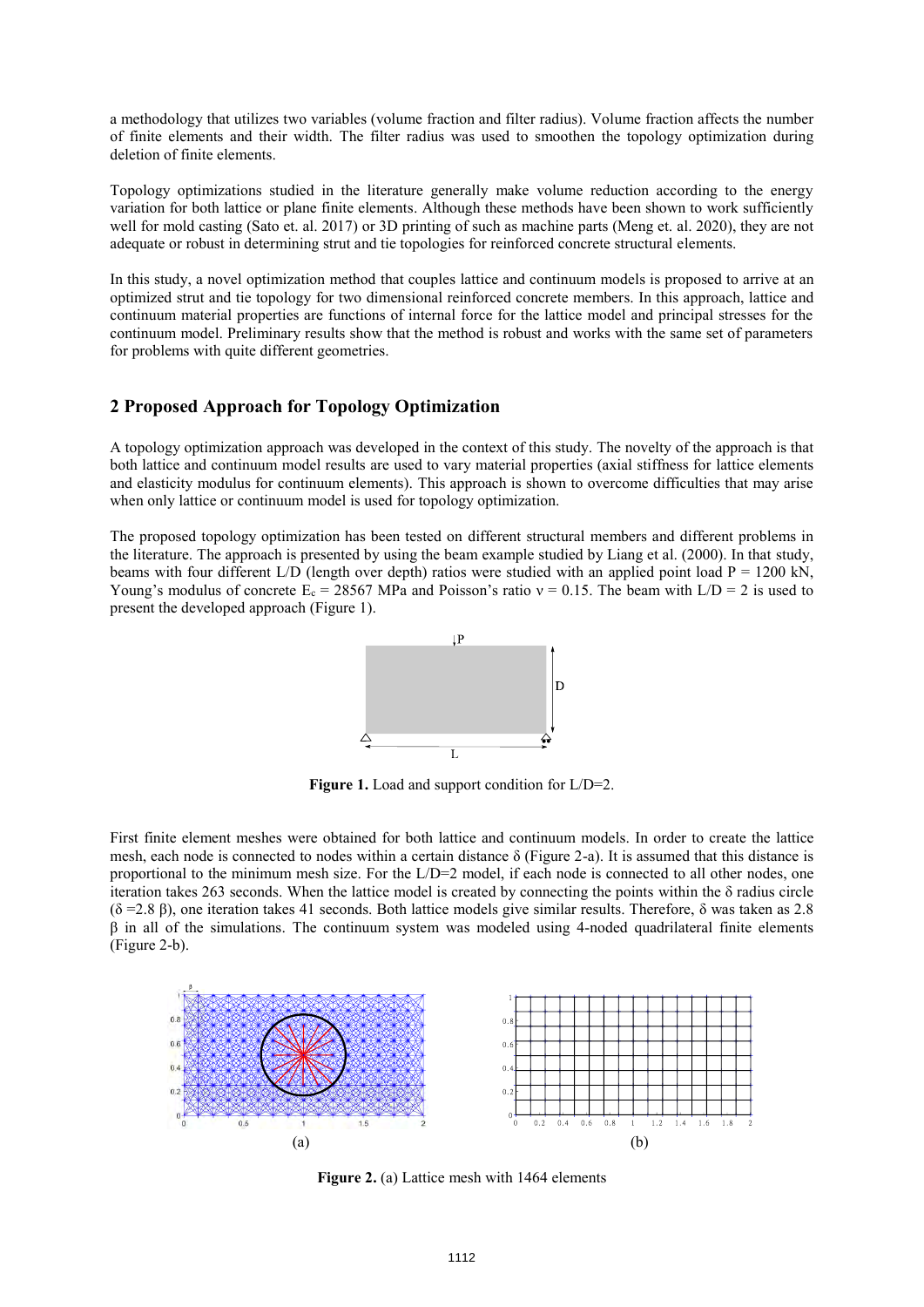#### (b) Continuum mesh with 128 elements

Both continuum and lattice systems were analyzed for the same load and support conditions. In the first simulation, unit modulus of elasticity is assumed for all lattice elements. For the continuum model, the modulus of elasticity was taken as the elasticity modulus of concrete. Lattice and continuum deformation fields are then compared (Figure 3).

**Figure 3.** Deformation as a result of the first analysis

Assuming that the two representative displacements (which are  $U_t$  and  $U_c$ ) are equal to each other, the truss elasticity modulus  $(E_t)$  is calculated from the following expression

$$
E_t = \left(\frac{U_t}{U_c}\right) \tag{1}
$$

Representative displacements could be maximum displacements as is the case here or could be chosen as average displacement for problems with irregular geometries. According to the new elasticity value for lattice elements, internal forces are recalculated, and maximum and minimum internal normal forces are determined:

$$
N_{\text{max}} = \max(N_i)
$$
  
\n
$$
N_{\text{min}} = \min(N_i)
$$
\n(2)

where  $N_i$ ,  $N_{max}$  and  $N_{min}$  are internal normal force for lattice element i, the maximum and minimum internal forces for the lattice system. Continuum model is also solved to obtain the state of stress for each finite element. In addition, principal stresses are calculated:

$$
\sigma_m^{-1} = \max \left( \sigma_j^{-1} \middle| \right) \n\sigma_m^{-2} = \max \left( \sigma_j^{-2} \middle| \right)
$$
\n(3)

where  $\sigma_m$ <sup>1</sup>,  $\sigma_m$ <sup>2</sup>,  $\sigma_j$ <sup>1</sup> and  $\sigma_j$ <sup>2</sup> are maximum first principal stress, maximum second principal stress, first principal stress of the j<sup>th</sup> continuum element and second principal stress of the j<sup>th</sup> continuum element, respectively.

Using the principal stresses,  $\sigma_m^{-1}$  and  $\sigma_m^{-2}$ , a new modulus of elasticity (E<sub>x</sub>, E<sub>y</sub>) is assigned to each finite element of the continuum system. With this step, while the modulus of elasticity of the load-bearing finite elements  $(E_c)$ is increased, the modulus of elasticity of the non-load-bearing finite elements is decreased (minimum value  $E_m$  is taken as  $10^{-6}$  in the example calculations)

$$
E_x = \left(\frac{\sigma_j^1}{\sigma_{\text{max}}^1}\right)^2 E_c + E_m
$$
  
\n
$$
E_y = \left(\frac{\sigma_j^2}{\sigma_{\text{max}}^2}\right)^2 E_c + E_m
$$
  
\n
$$
E_{c,i} = \max(E_x, E_y)
$$
\n(4)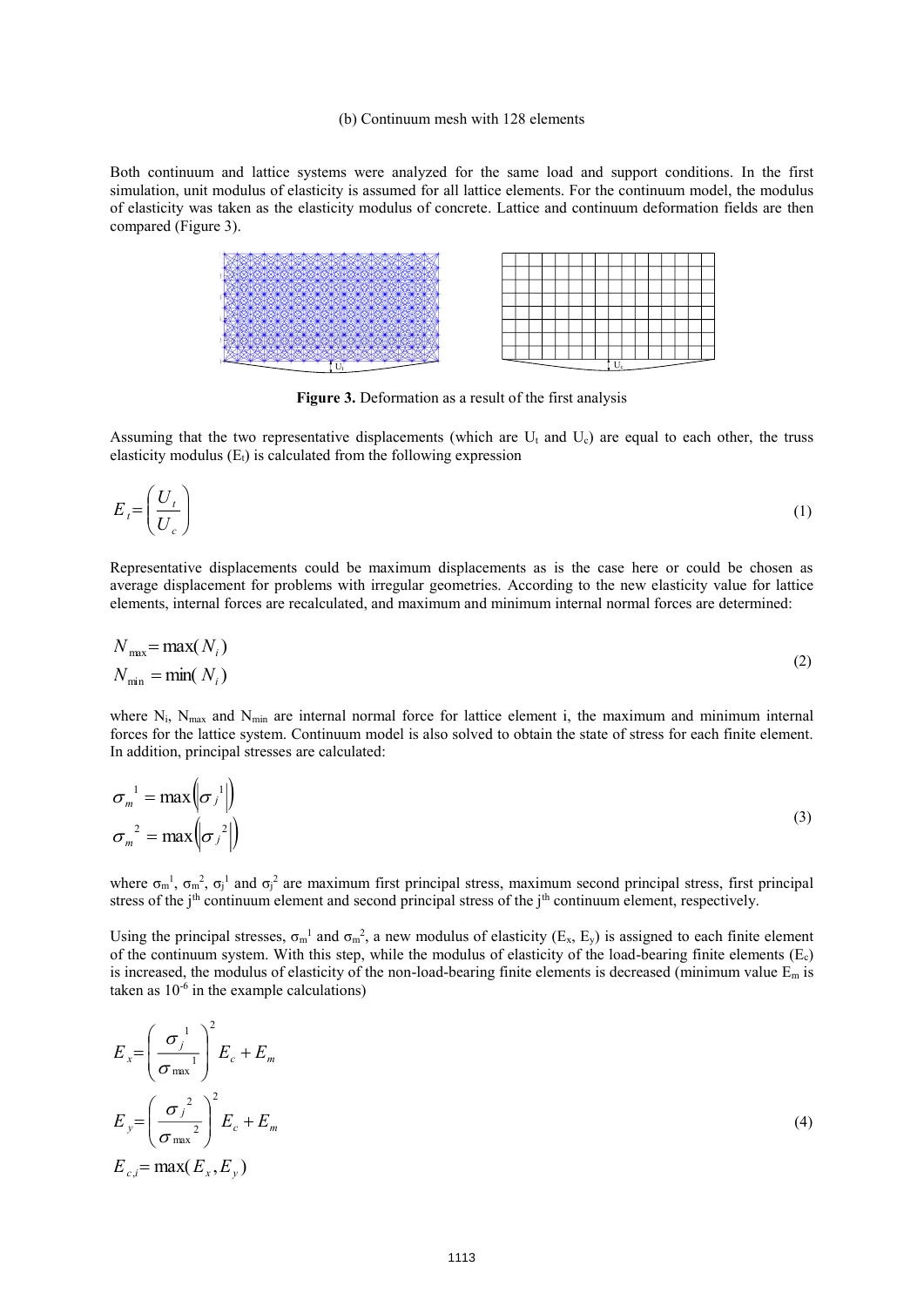Lattice elements passing through each continuum element are determined (Figure 4). The lattice with the maximum modulus of elasticity  $(E_{\text{max,t}})$  is found.



**Figure 4.** Intersection of truss and continuum systems

The new elasticity modulus of each continuum element  $(E_{c,j})$  is calculated using the following expression

$$
E_{c,j} = \left(\frac{E_{c,j}}{E_c} + \frac{E_{\text{max},t}}{E_t}\right) E_c
$$
\n<sup>(5)</sup>

Here,  $E_c$  is the original modulus of elasticity of concrete which is kept constant in the analysis. The two terms within the parenthesis indicate that the updated modulus of elasticity of continuum element j is a function of maximum lattice element elasticity and  $E_{c,j}$  which is a function of principal stress ratio of element j.

The continuum elements cut by a lattice element are found and average elasticity modulus of these elements are calculated  $(E_{\text{avg,p}})$  (Figure 5).



**Figure 5.** Intersection of continuum and truss systems

The updated modulus of elasticity is calculated for each lattice element from

$$
E_{T,i} = \left(\frac{E_{t,j}}{E_t} + \frac{E_{avg,p}}{E_c}\right) E_t
$$
\n
$$
(6)
$$

Elasticity modules of lattice elements are recalculated according to internal forces and deletion of lattice elements with an elasticity module less than E<sub>threshold</sub> from the system.

$$
E_{T,i} = E_{T,i} A \left( \frac{q_i}{q_{\text{max}}} \right)^2 \qquad \text{if} \qquad q_i > 0
$$
\n
$$
E_{T,i} = E_{T,i} A \left( \frac{q_i}{q_{\text{min}}} \right)^2 \qquad \text{if} \qquad q_i < 0 \tag{7}
$$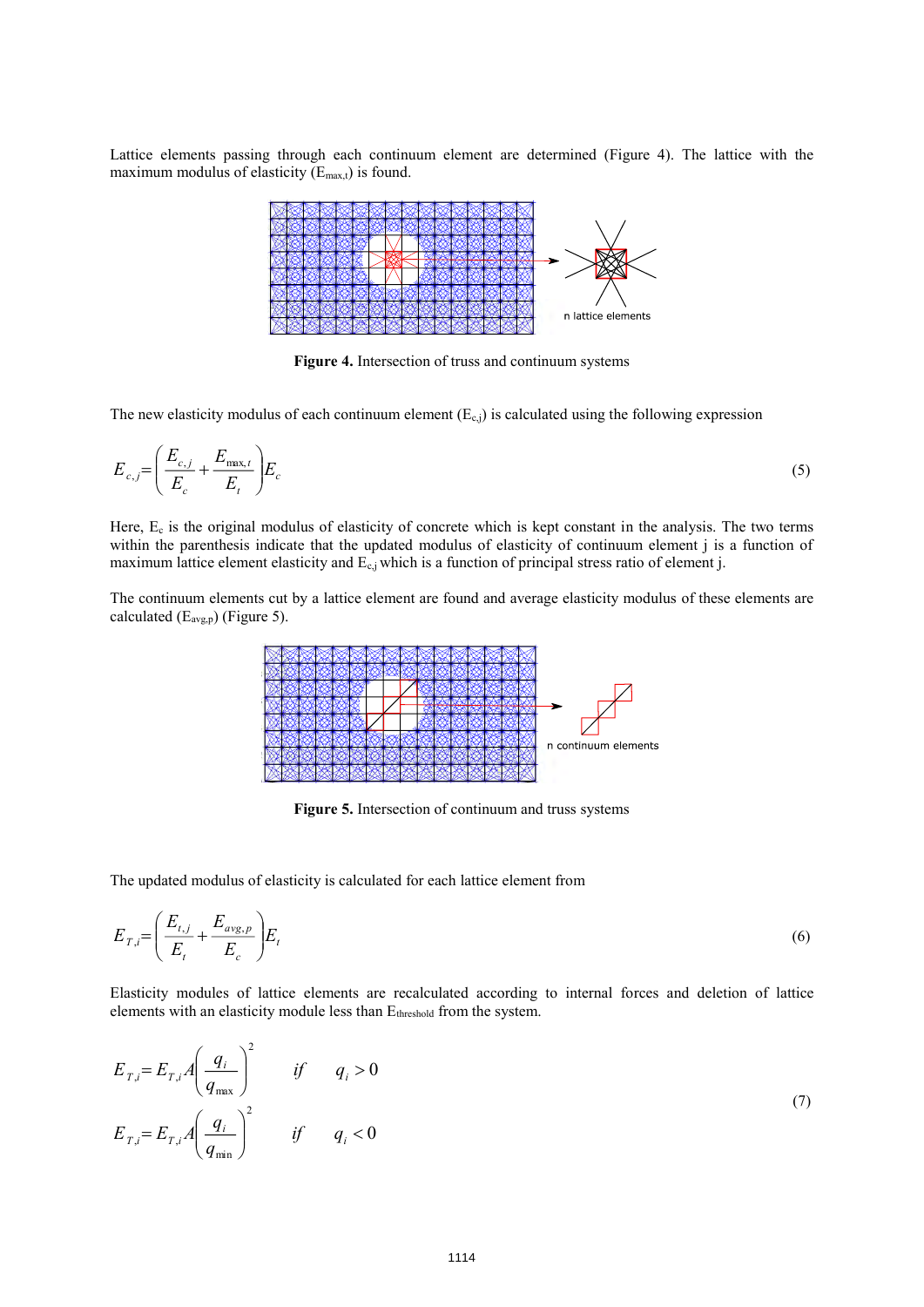where  $E_{T,i}$  and A are updated elasticity modulus of each continuum element and cross-sectional area of lattice element, respectively. Iterations continue until the change in the stiffness of lattice and membrane elements is less than a tolerance (this value was taken as %1 in the simulations presented below).

#### **3 Results**

The results obtained using the algorithm given above area are first compared with the results from literature. Liang et al. (2000) studied strut and tie topology for beams with different L/D ratios. As seen in Figure 6, for L/D=5 extra struts and ties are observed in the solution of Liang et al. (2000). It should be noted that struts and ties were drawn manually by Liang et al. (2000) by using the force flow lines in the continuum system. The same problem was solved for L/D=2 and L/D=5 with the proposed method, and the results are shown in Figure 6. The mesh used for the beam with L/D=2 had 153 nodes, 1464 lattice elements and 128 continuum elements whereas the mesh used for the beam with L/D=5 had 369 nodes, 3696 lattice elements and 320 continuum elements.



**Figure 6.** Optimal topologies and lattice models showing transition from deep beams to slender beams: (a)  $L/D=2$ ; (b)  $L/D=5$  (Liang et al. (2000)); (c), Topology optimization results for  $L/D=2$ ; (d)  $L/D=5$ .

Figure 6 shows that strut and tie models can be obtained with the proposed topology optimization method. For L/D=2, results are identical. However, for L/D=5, results are different. It should be noted that the topology obtained with the proposed topology optimization is preferable for the design process. Indeed, topology obtained by Liang et al. (2000) should be simplified before the strut and tie design process can be applied.

Gaynor et al. (2013) studied a beam with an irregular shape including a hole shown in Figure 7. They used a method based on ESO and revised the stiffness matrix according to the displacements in the continuum elements. In this study, the modulus of elasticity is 24.9 GPa and  $v = 0.2$  for concrete. The mesh used in the study had 420 nodal points, 4006 lattice elements and 352 continuum elements. When the same problem was analyzed with the proposed optimization method, a similar strut and tie topology was obtained with some minor variations as shown in Figure 7.



**Figure 7.** (a) Gaynor et al. (2013), (b) Proposed topology optimization method